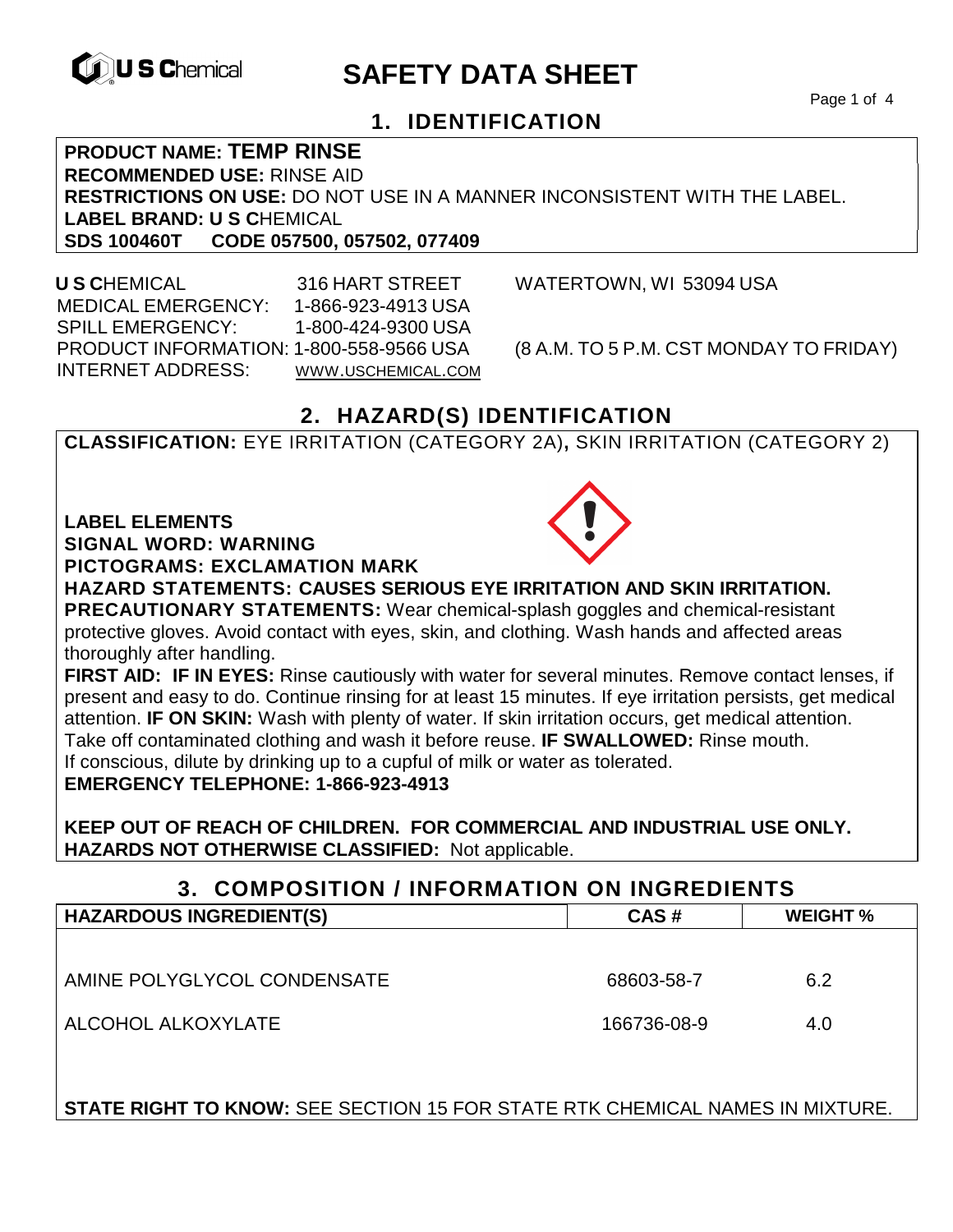## TEMP RINSE SDS 100460T

## **4. FIRST-AID MEASURES** Page 2 of 4

**IF IN EYES:** RINSE CAUTIOUSLY WITH WATER FOR SEVERAL MINUTES. REMOVE CONTACT LENSES, IF PRESENT AND EASY TO DO. CONTINUE RINSING FOR AT LEAST 15 MINUTES. IF EYE IRRITATION PERSISTS, GET MEDICAL ATTENTION.

**IF ON SKIN:** WASH WITH PLENTY OF WATER. IF SKIN IRRITATION OCCURS, GET MEDICAL ATTENTION. TAKE OFF CONTAMINATED CLOTHING AND WASH IT BEFORE REUSE. **IF SWALLOWED:** RINSE MOUTH. IF CONSCIOUS, DILUTE BY DRINKING UP TO A CUPFUL OF MILK OR WATER AS TOLERATED.

**IF INHALED:** NO SPECIFIC FIRST AID MEASURES ARE REQUIRED.

**EMERGENCY TELEPHONE: 1-866-923-4913** 

**MOST IMPORTANT SYMPTOMS / EFFECTS:** CAUSES SERIOUS EYE IRRITATION AND SKIN IRRITATION.

**MEDICAL CONDITIONS AGGRAVATED:** NONE KNOWN. **NOTE TO PHYSICIAN:** CALL 1-866-923-4913 FOR EXPOSURE MANAGEMENT ASSISTANCE.

## **5. FIRE-FIGHTING MEASURES**

**CHEMICAL HAZARDS:** EYE AND SKIN IRRITATION. NON-FLAMMABLE. **COMBUSTION PRODUCT HAZARDS:** OXIDES OF CARBON AND OTHER FUMES. **METHODS:** SELECT EXTINGUISHER AND METHODS BASED ON FIRE SIZE AND TYPE. **EQUIPMENT:** WEAR SCBA AND FULL PROTECTIVE GEAR AS CONDITIONS WARRANT. **NFPA RATING:** HEALTH-2/FLAMMABILITY-0/ INSTABILITY-0/SPECIAL HAZARD-N.AP. **SUITABLE EXTINGUISHERS:** WATER, DRY CHEMICAL, CO2 OR FOAM SUITABLE FOR FIRE. **UNSUITABLE EXTINGUISHERS:** NO RESTRICTIONS BASED ON CHEMICAL HAZARDS.

# **6. ACCIDENTAL RELEASE MEASURES**

**PERSONAL PRECAUTIONS:** EVACUATE UNPROTECTED PERSONNEL FROM AREA. WEAR PERSONAL PROTECTION INCLUDING RUBBER BOOTS. SEE SECTION 8. VENTILATE AREA IF NEEDED. BE CAREFUL NOT TO SLIP. WASH THOROUGHLY AFTER CLEAN-UP. **ENVIRONMENTAL PRECAUTIONS:** PREVENT SPILL FROM ENTERING DRAIN, STORM SEWER OR SURFACE WATERWAY. PREVENT WATER AND SOIL CONTAMINATION. **CLEAN-UP METHODS:** SMALL SPILLS MAY BE WIPED UP AND RINSED WITH WATER. FOR LARGER SPILLS, DIKE TO CONTAIN. PUMP TO LABELED CONTAINER OR ABSORB SPILLAGE AND SCOOP UP WITH INERT ABSORBENT MATERIAL. AFTER SPILL COLLECTION, RINSE AREA WITH WATER AND FOLLOW WITH NORMAL CLEAN-UP PROCEDURES.

# **7. HANDLING AND STORAGE**

**HANDLING:** FOLLOW ALL LABEL DIRECTIONS. INSTRUCT PERSONNEL ABOUT PROPER USE, HAZARDS, PRECAUTIONS, AND FIRST AID MEASURES. AVOID CONTACT WITH EYES, SKIN AND CLOTHING. TAKE OFF CONTAMINATED CLOTHING AND WASH IT BEFORE REUSE. DO NOT TASTE OR SWALLOW. PRODUCT RESIDUE MAY REMAIN ON OR IN EMPTY CONTAINERS. HANDLE CAREFULLY TO AVOID DAMAGING CONTAINER. **STORAGE:** KEEP CONTAINER CLOSED WHEN NOT IN USE. STORAGE AT AMBIENT TEMPERATURES IN A DRY AREA OUT OF DIRECT SUNLIGHT. PROTECT FROM FREEZING. ROTATE STOCK REGULARLY. KEEP AWAY FROM FOOD AND DRINK. KEEP OUT OF REACH OF CHILDREN.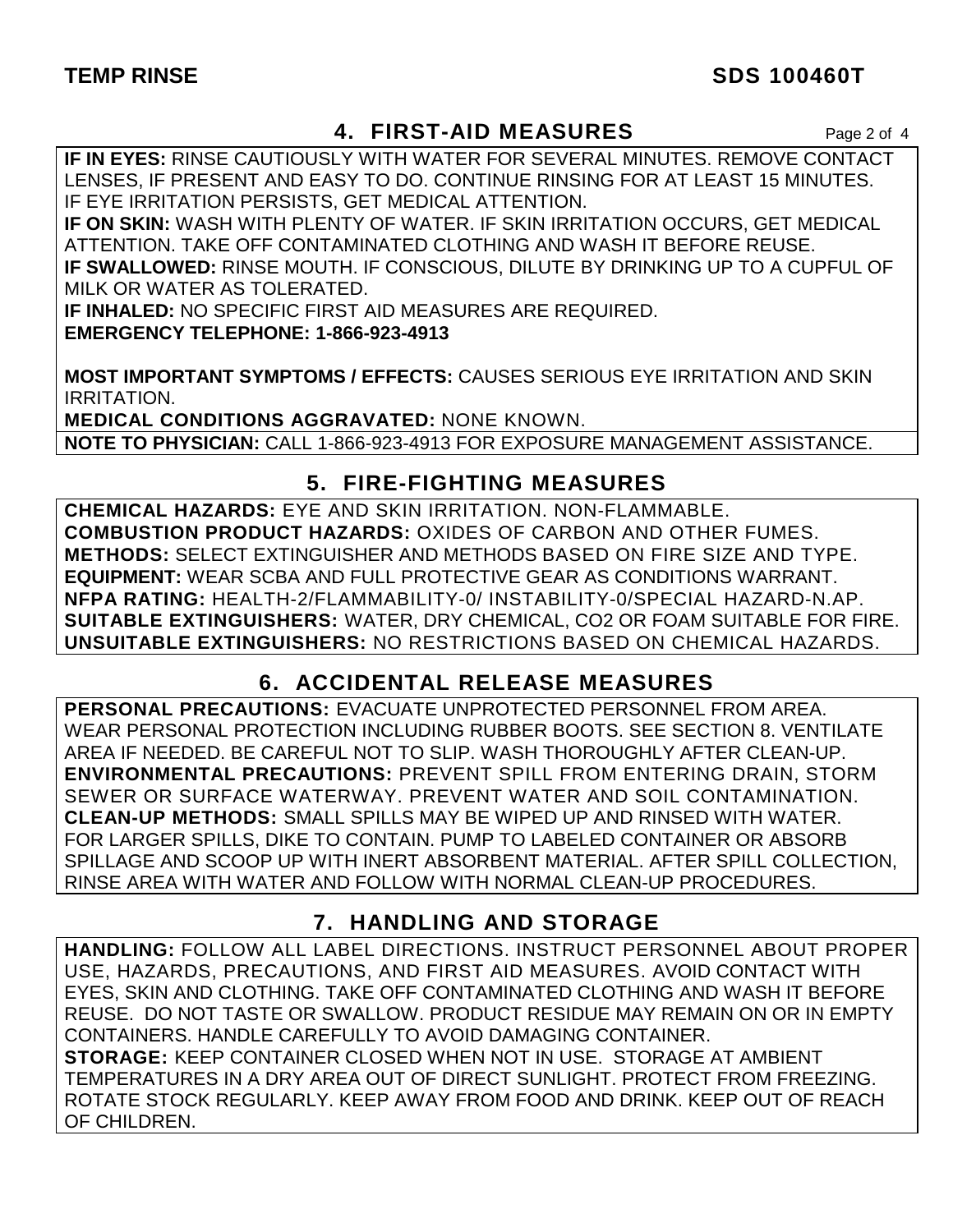## **TEMP RINSE** SDS 100460T

## **8. EXPOSURE CONTROLS / PERSONAL PROTECTION** Page 3 of 4

**EXPOSURE LIMITS:** AMINE POLYGLYCOL CONDENSATE = NONE ALCOHOL ALKOXYLATE = NONE

**ENGINEERING CONTROLS:** NONE REQUIRED. GENERAL ROOM VENTILATION IS TYPICALLY ADEQUATE.

#### **PERSONAL PROTECTION**

**EYES:** SAFETY GOGGLES (INDIRECT-VENTED OR NON-VENTED) AND AN EYE-WASH STATION. **HANDS:** CHEMICAL-RESISTANT PROTECTIVE GLOVES (RUBBER OR NEOPRENE). **RESPIRATORY:** NONE REQUIRED.

**FEET:** NONE REQUIRED. RUBBER BOOTS RECOMMENDED DURING SPILL CLEAN-UP. **BODY:** NONE REQUIRED.

#### **9. PHYSICAL AND CHEMICAL PROPERTIES**

| APPEARANCE: BLUE LIQUID                | <b>AUTO-IGNITION TEMPERATURE: N.AV.</b>          |
|----------------------------------------|--------------------------------------------------|
| <b>ODOR: NONE ADDED</b>                | <b>DECOMPOSITION TEMPERATURE: N.AV.</b>          |
| pH CONCENTRATE: 5.0                    | <b>EXPLOSIVE LIMITS (LEL/UEL): NONE</b>          |
| pH @ 2500 PPM SOLUTION: N.AV.          | <b>EVAPORATION RATE: N.AV.</b>                   |
| pH @ USE DILUTION: N.AV.               | FLAMMABILITY (SOLID, GAS): N.AP.                 |
| <b>PHYSICAL STATE: LIQUID</b>          | <b>FLASH POINT: NONE</b>                         |
| <b>RELATIVE DENSITY (WATER): 1.012</b> | <b>INITIAL BOILING POINT/RANGE: N.AV.</b>        |
| <b>SOLUBILITY (WATER): COMPLETE</b>    | <b>MELTING POINT/FREEZING POINT: N.AV.</b>       |
| VAPOR PRESSURE: N.AV.                  | <b>ODOR THRESHOLD: N.AV.</b>                     |
| VAPOR DENSITY: N. AV.                  | <b>PARTITION COEFF. (N-OCTANOL/WATER): N.AV.</b> |
| <b>VISCOSITY: NON-VISCOUS</b>          | <b>OTHER: N.AV.</b>                              |

### **10. STABILITY AND REACTIVITY**

**REACTIVITY:** NO HAZARD. **CHEMICAL STABILITY:** STABLE. **POSSIBILITY OF HAZARDOUS REACTIONS:** NONE KNOWN. WILL NOT POLYMERIZE. **CONDITIONS TO AVOID:** TEMPERATURES BELOW 35°F (1.6°C) OR ABOVE 120°F (49°C). **MATERIALS TO AVOID:** DIRECT MIXING WITH OTHER CHEMICALS. MIX ONLY WITH WATER. **HAZARDOUS DECOMPOSITION PRODUCTS:** NONE UNDER NORMAL CONDITIONS.

### **11. TOXICOLOGICAL INFORMATION**

**ROUTES OF EXPOSURE:** EYES, SKIN, INGESTION, INHALATION. **INFORMATION ON ROUTES OF EXPOSURE:** NO LC50/LD50 TEST DATA ON MIXTURE. **ACUTE EFFECTS /SYMPTOMS**

 **EYES:** CAUSES SERIOUS EYE IRRITATION. MAY CAUSE PAIN, REDNESS AND WATERING. **SKIN:** CAUSES SKIN IRRITATION. MAY CAUSE DISCOMFORT, DRYING AND REDNESS. **INGESTION:** MAY CAUSE IRRITATION, NAUSEA, VOMITING AND DIARRHEA. **INHALATION:** NONE KNOWN.

**CHRONIC / OTHER EFFECTS:** NO REPORTABLE GERM CELL MUTAGENS, SKIN SENSITIZERS, RESPIRATORY SENSITIZERS, REPRODUCTIVE TOXINS OR ASPIRATION HAZARDS. **SPECIFIC TARGET ORGANS (SINGLE/REPEATED):** NONE KNOWN. **NUMERICAL MEASURES OF TOXICITY:** ATEmix (ORAL-RAT) = 3985 MG / KG

**CARCINOGENS:** NO REPORTABLE ACGIH, IARC, NTP, OR OSHA CARCINOGENS.